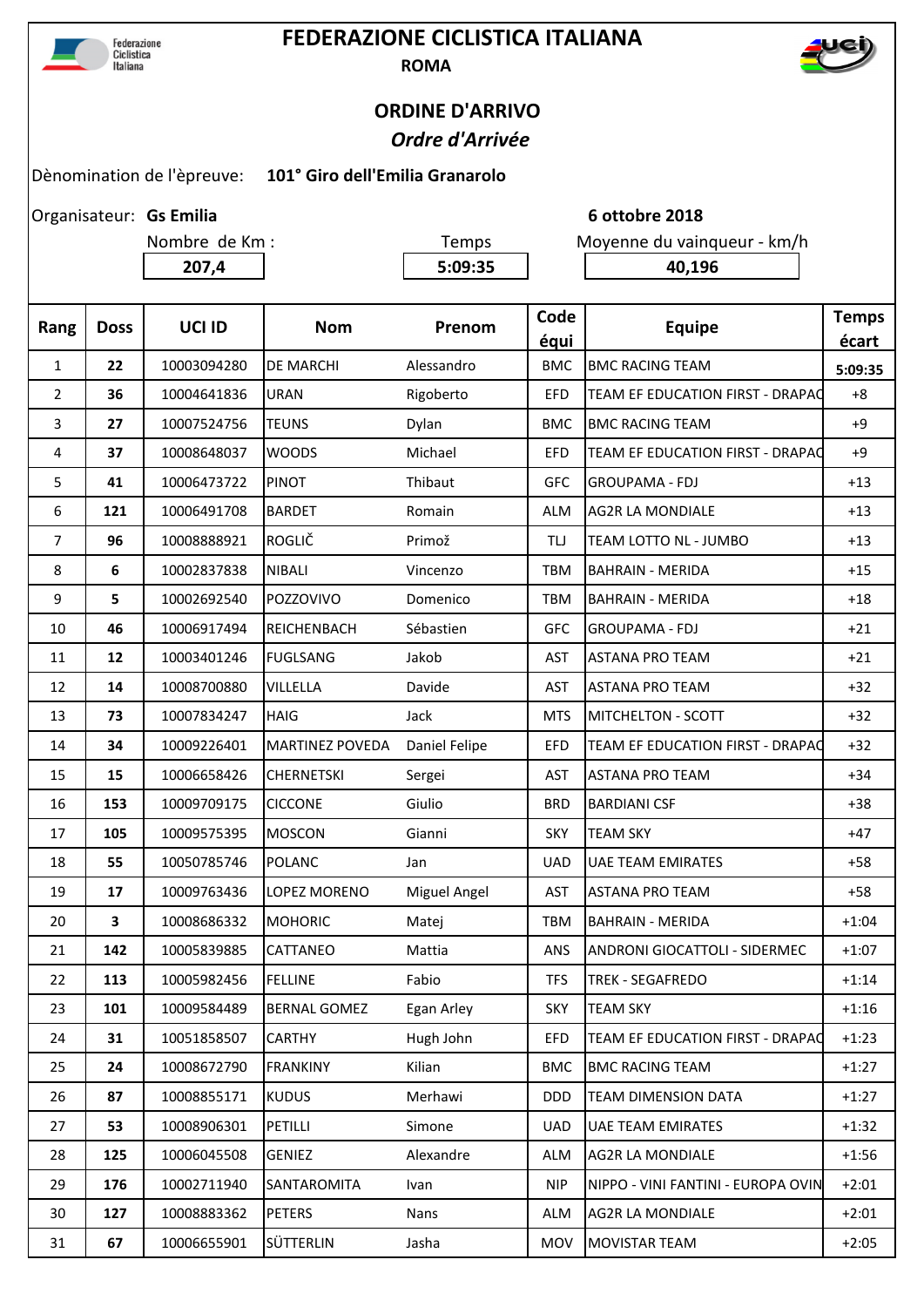| 32 | 167          | 10005658114 | ZARDINI                          | Edoardo     | <b>WIL</b> | WILIER TRIESTINA - SELLE ITALIA      | $+2:10$  |
|----|--------------|-------------|----------------------------------|-------------|------------|--------------------------------------|----------|
| 33 | 235          | 10010086970 | RAVANELLI                        | Simone      | <b>BIC</b> | <b>BIESSE CARRERA GAVARDO</b>        | $+2:54$  |
| 34 | 106          | 10005894752 | <b>ROSA</b>                      | Diego       | <b>SKY</b> | <b>TEAM SKY</b>                      | $+3:20$  |
| 35 | 56           | 10009703620 | <b>RAVASI</b>                    | Edward      | <b>UAD</b> | <b>UAE TEAM EMIRATES</b>             | $+3:20$  |
| 36 | 145          | 10016277792 | <b>SOSA CUERVO</b>               | Ivan Ramiro | <b>ANS</b> | <b>ANDRONI GIOCATTOLI - SIDERMEC</b> | $+3:20$  |
| 37 | 103          | 10007996824 | <b>HENAO GOMEZ</b>               | Sebastian   | <b>SKY</b> | <b>TEAM SKY</b>                      | $+3:20$  |
| 38 | 64           | 10006587694 | <b>FERNANDEZ</b>                 | Ruben       | <b>MOV</b> | <b>MOVISTAR TEAM</b>                 | $+3:20$  |
| 39 | 84           | 10007240325 | <b>BERHANE</b>                   | Natnael     | <b>DDD</b> | <b>TEAM DIMENSION DATA</b>           | $+3:37$  |
| 40 | 122          | 10003078722 | <b>CHEREL</b>                    | Mikael      | <b>ALM</b> | <b>AG2R LA MONDIALE</b>              | $+4:15$  |
| 41 | 117          | 10005513119 | <b>MOLLEMA</b>                   | Bauke       | <b>TFS</b> | <b>TREK - SEGAFREDO</b>              | $+4:21$  |
| 42 | 115          | 10004599602 | <b>STETINA</b>                   | Peter       | <b>TFS</b> | <b>TREK - SEGAFREDO</b>              | $+4:24$  |
| 43 | 44           | 10011235109 | <b>GAUDU</b>                     | David       | <b>GFC</b> | <b>GROUPAMA - FDJ</b>                | $+4:37$  |
| 44 | 157          | 10006878795 | WACKERMANN                       | Luca        | <b>BRD</b> | <b>BARDIANI CSF</b>                  | $+4:45$  |
| 45 | $\mathbf{1}$ | 10003105600 | VISCONTI                         | Giovanni    | <b>TBM</b> | <b>BAHRAIN - MERIDA</b>              | $+4:45$  |
| 46 | 166          | 10008018850 | <b>VELASCO</b>                   | Simone      | <b>WIL</b> | WILIER TRIESTINA - SELLE ITALIA      | $+4:45$  |
| 47 | 32           | 10003032949 | <b>CLARKE</b>                    | Simon       | <b>EFD</b> | TEAM EF EDUCATION FIRST - DRAPAC     | $+5:00$  |
| 48 | 93           | 10048456433 | <b>GESINK</b>                    | Robert      | <b>TU</b>  | TEAM LOTTO NL - JUMBO                | $+5:25$  |
| 49 | 164          | 10008653087 | <b>SCHÖNBERGER</b>               | Sebastian   | <b>WIL</b> | WILIER TRIESTINA - SELLE ITALIA      | $+5:25$  |
| 50 | 152          | 10009391503 | <b>CARBONI</b>                   | Giovanni    | <b>BRD</b> | <b>BARDIANI CSF</b>                  | $+5:56$  |
| 51 | 83           | 10003226141 | JANSE VAN RENSBUR(Jacques Willem |             | <b>DDD</b> | <b>TEAM DIMENSION DATA</b>           | $+6:05$  |
| 52 | 171          | 10010085859 | <b>BAGIOLI</b>                   | Nicola      | <b>NIP</b> | NIPPO - VINI FANTINI - EUROPA OVIN   | $+6:05$  |
| 53 | 174          | 10014739940 | <b>BOU COMPANY</b>               | Joan        | <b>NIP</b> | NIPPO - VINI FANTINI - EUROPA OVIN   | $+6:11$  |
| 54 | 137          | 10015135620 | <b>ZOCCARATO</b>                 | Samuele     | <b>ITA</b> | <b>ITALIA</b>                        | $+7:52$  |
| 55 | 223          | 10010970478 | GAZZARA                          | Michele     | SMV        | SANGEMINI - MG. K VIS - VEGA         | $+9:03$  |
| 56 | 141          | 10008672891 | <b>FRAPPORTI</b>                 | Mattia      | ANS        | ANDRONI GIOCATTOLI - SIDERMEC        | $+9:13$  |
| 57 | 177          | 10009788189 | <b>TIZZA</b>                     | Marco       | <b>NIP</b> | NIPPO - VINI FANTINI - EUROPA OVIN   | $+9:13$  |
| 58 | 62           | 10007992174 | <b>BARBERO</b>                   | Carlos      | MOV        | <b>MOVISTAR TEAM</b>                 | $+9:13$  |
| 59 | 112          | 10014404985 | <b>CONCI</b>                     | Nicola      | <b>TFS</b> | TREK - SEGAFREDO                     | $+9:13$  |
| 60 | 197          | 10003270904 | ROVNY                            | Ivan        | GAZ        | <b>GAZPROM - RUSVELO</b>             | $+9:13$  |
| 61 | 205          | 10007882242 | <b>NIV</b>                       | Guy         | <b>ICA</b> | <b>ISRAEL CYCLING ACADEMY</b>        | $+9:13$  |
| 62 | 61           | 10010209535 | <b>ARCAS</b>                     | Jorge       | MOV        | <b>MOVISTAR TEAM</b>                 | $+9:13$  |
| 63 | 163          | 10013581394 | <b>RAGGIO</b>                    | Luca        | <b>WIL</b> | WILIER TRIESTINA - SELLE ITALIA      | $+9:37$  |
| 64 | 144          | 10008912563 | <b>MASNADA</b>                   | Fausto      | ANS        | ANDRONI GIOCATTOLI - SIDERMEC        | $+9:51$  |
| 65 | 203          | 10043045045 | <b>DIAZ GALLEGO</b>              | Jose Manuel | ICA        | <b>ISRAEL CYCLING ACADEMY</b>        | $+9:51$  |
| 66 | 146          | 10008198201 | SPREAFICO                        | Matteo      | ANS        | ANDRONI GIOCATTOLI - SIDERMEC        | $+9:51$  |
| 67 | 202          | 10014093979 | <b>BADILATTI</b>                 | Matteo      | ICA        | ISRAEL CYCLING ACADEMY               | $+9:51$  |
| 68 | 35           | 10006467254 | <b>BROWN</b>                     | Nathan      | <b>EFD</b> | TEAM EF EDUCATION FIRST - DRAPAC     | $+9:51$  |
| 69 | 183          | 10007742503 | <b>GABBURO</b>                   | Davide      | AMO        | <b>AMORE &amp; VITA - PRODIR</b>     | $+10:24$ |
| 70 | 192          | 10002652528 | <b>FIRSANOV</b>                  | Sergey      | <b>GAZ</b> | <b>GAZPROM - RUSVELO</b>             | $+11:18$ |
| 71 | 82           | 10009350578 | <b>DAVIES</b>                    | Scott       | <b>DDD</b> | TEAM DIMENSION DATA                  | $+11:35$ |
| 72 | 181          | 10011643418 | BERNARDINETTI                    | Marco       | AMO        | AMORE & VITA - PRODIR                | $+12:24$ |
| 73 | 131          | 10015827855 | <b>ALEOTTI</b>                   | Giovanni    | ITA        | <b>ITALIA</b>                        | $+12:48$ |
| 74 | 232          | 10009490523 | <b>DELCÓ</b>                     | Lorenzo     | <b>BIC</b> | BIESSE CARRERA GAVARDO               | $+15:33$ |
|    |              |             |                                  |             |            |                                      |          |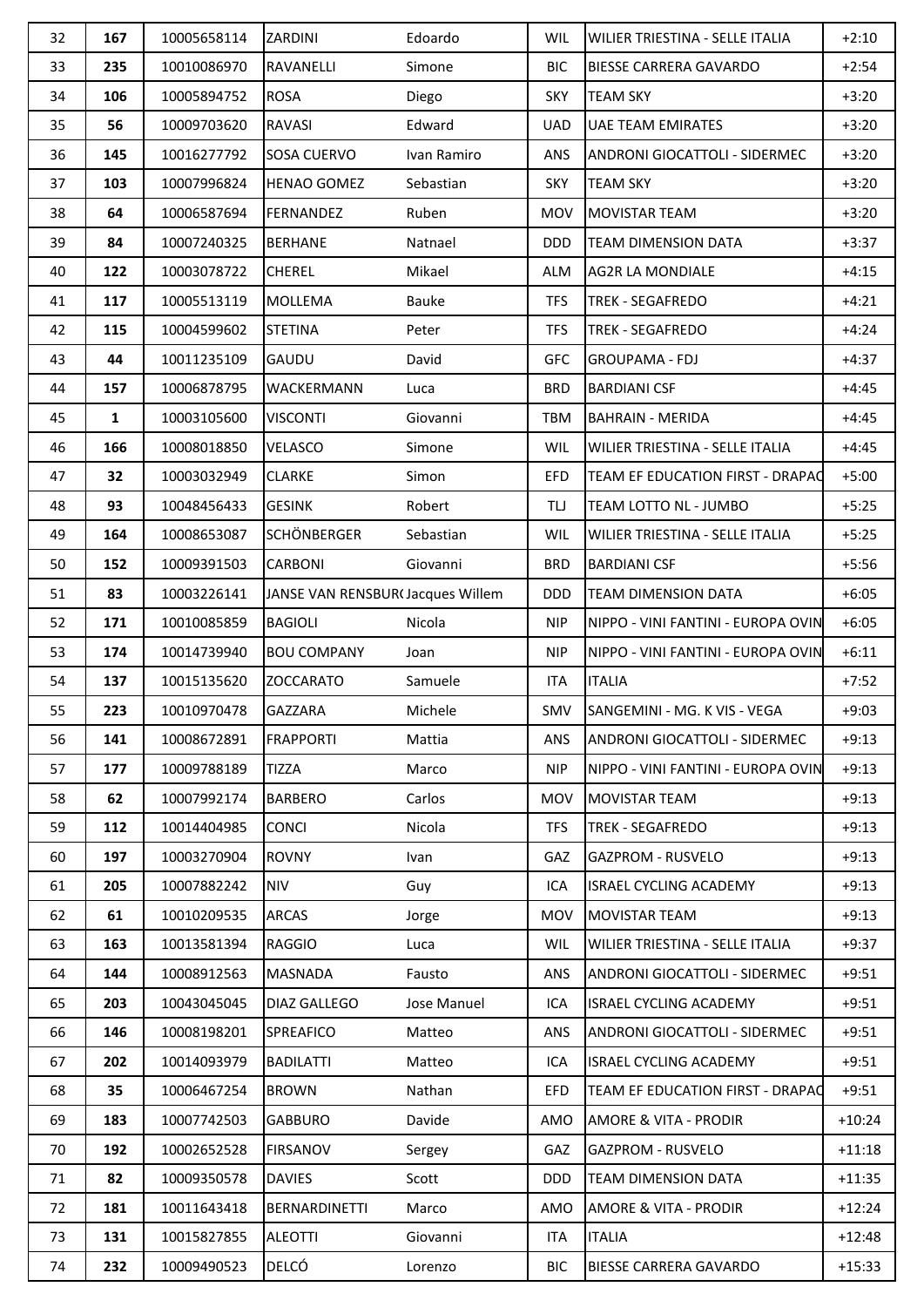| 75         | 184            | 10004610514 | <b>LUKSEVICS</b>    | <b>Viesturs</b> | AMO        | <b>AMORE &amp; VITA - PRODIR</b> | $+17:51$ |
|------------|----------------|-------------|---------------------|-----------------|------------|----------------------------------|----------|
| 76         | 222            | 10007855667 | <b>GAFFURINI</b>    | Nicola          | SMV        | SANGEMINI - MG. K VIS - VEGA     | $+18:15$ |
| 77         | 114            | 10008670871 | EG                  | Niklas          | <b>TFS</b> | <b>TREK - SEGAFREDO</b>          | $+18:23$ |
| <b>DNF</b> | $\mathbf{2}$   | 10003272520 | <b>BOARO</b>        | Manuele         | TBM        | <b>BAHRAIN - MERIDA</b>          |          |
| <b>DNF</b> | 4              | 10009392210 | <b>NIBALI</b>       | Antonio         | <b>TBM</b> | <b>BAHRAIN - MERIDA</b>          |          |
| <b>DNF</b> | $\overline{ }$ | 10001354748 | PELLIZOTTI          | Franco          | TBM        | <b>BAHRAIN - MERIDA</b>          |          |
| <b>DNF</b> | 11             | 10003092765 | <b>CATALDO</b>      | Dario           | AST        | <b>ASTANA PRO TEAM</b>           |          |
| <b>DNF</b> | 13             | 10006469375 | <b>HIRT</b>         | Jan             | AST        | <b>ASTANA PRO TEAM</b>           |          |
| <b>DNF</b> | 16             | 10003205630 | <b>KANGERT</b>      | Tanel           | AST        | <b>ASTANA PRO TEAM</b>           |          |
| <b>DNF</b> | 21             | 10008663090 | <b>BETTIOL</b>      | Alberto         | <b>BMC</b> | <b>BMC RACING TEAM</b>           |          |
| <b>DNF</b> | 23             | 10046246247 | <b>EVANS</b>        | Alexander       | <b>BMC</b> | <b>BMC RACING TEAM</b>           |          |
| <b>DNF</b> | 25             | 10004564337 | <b>CARUSO</b>       | Damiano         | <b>BMC</b> | <b>BMC RACING TEAM</b>           |          |
| <b>DNF</b> | 26             | 10006002967 | <b>ROSSKOPF</b>     | Joseph          | <b>BMC</b> | <b>BMC RACING TEAM</b>           |          |
| <b>DNF</b> | 33             | 10007491717 | <b>DOMBROWSKI</b>   | Joseph Lloyd    | <b>EFD</b> | TEAM EF EDUCATION FIRST - DRAPAC |          |
| <b>DNF</b> | 42             | 10002261700 | <b>BONNET</b>       | William         | <b>GFC</b> | <b>GROUPAMA - FDJ</b>            |          |
| <b>DNF</b> | 43             | 10003021128 | LADAGNOUS           | Matthieu        | <b>GFC</b> | <b>GROUPAMA - FDJ</b>            |          |
| <b>DNF</b> | 45             | 10003223919 | <b>ROUX</b>         | Anthony         | <b>GFC</b> | <b>GROUPAMA - FDJ</b>            |          |
| <b>DNF</b> | 47             | 10007996117 | <b>VINCENT</b>      | Léo             | <b>GFC</b> | <b>GROUPAMA - FDJ</b>            |          |
| <b>DNF</b> | 51             | 10003199970 | <b>BONO</b>         | Matteo          | <b>UAD</b> | <b>UAE TEAM EMIRATES</b>         |          |
| <b>DNF</b> | 52             | 10002817933 | <b>MORI</b>         | Manuele         | <b>UAD</b> | <b>UAE TEAM EMIRATES</b>         |          |
| <b>DNF</b> | 54             | 10004563327 | <b>SWIFT</b>        | Ben             | <b>UAD</b> | <b>UAE TEAM EMIRATES</b>         |          |
| <b>DNF</b> | 57             | 10008692594 | RIABUSHENKO         | Aleksandr       | <b>UAD</b> | <b>UAE TEAM EMIRATES</b>         |          |
| <b>DNF</b> | 63             | 10006916282 | <b>BETANCUR</b>     | Carlos          | MOV        | <b>MOVISTAR TEAM</b>             |          |
| <b>DNF</b> | 65             | 10006836763 | <b>LANDA MEANA</b>  | Mikel           |            | MOV MOVISTAR TEAM                |          |
| <b>DNF</b> | 66             | 10002910990 | <b>ROJAS</b>        | José            | <b>MOV</b> | <b>MOVISTAR TEAM</b>             |          |
| <b>DNF</b> | 71             | 10001449425 | ALBASINI            | Michael         | <b>MTS</b> | MITCHELTON - SCOTT               |          |
| <b>DNF</b> | 72             | 10009492139 | <b>POWER</b>        | Robert          | <b>MTS</b> | MITCHELTON - SCOTT               |          |
| <b>DNF</b> | 74             | 10003205327 | <b>KREUZIGER</b>    | Roman           | <b>MTS</b> | MITCHELTON - SCOTT               |          |
| <b>DNF</b> | 75             | 10009497593 | <b>HAMILTON</b>     | Lucas           | <b>MTS</b> | MITCHELTON - SCOTT               |          |
| <b>DNF</b> | 76             | 10007512026 | <b>VERONA</b>       | Carlos          | <b>MTS</b> | <b>MITCHELTON - SCOTT</b>        |          |
| <b>DNF</b> | 77             | 10053330194 | YATES               | Simon Philip    | <b>MTS</b> | <b>MITCHELTON - SCOTT</b>        |          |
| <b>DNF</b> | 81             | 10002302722 | <b>CUMMINGS</b>     | Stephen         | <b>DDD</b> | <b>TEAM DIMENSION DATA</b>       |          |
| <b>DNF</b> | 85             | 10009780513 | O'CONNOR            | Ben             | <b>DDD</b> | <b>TEAM DIMENSION DATA</b>       |          |
| <b>DNF</b> | 86             | 10009990374 | <b>DLAMINI</b>      | Nicholas        | <b>DDD</b> | <b>TEAM DIMENSION DATA</b>       |          |
| <b>DNF</b> | 91             | 10005467447 | <b>BATTAGLIN</b>    | Enrico          | TLJ        | TEAM LOTTO NL - JUMBO            |          |
| <b>DNF</b> | 92             | 10007096138 | <b>DE TIER</b>      | Floris          | TIJ        | TEAM LOTTO NL - JUMBO            |          |
| <b>DNF</b> | 94             | 10004443994 | <b>KRUIJSWIJK</b>   | Steven          | TIJ        | TEAM LOTTO NL - JUMBO            |          |
| <b>DNF</b> | 95             | 10007351974 | <b>OLIVIER</b>      | Daan            | TIJ        | TEAM LOTTO NL - JUMBO            |          |
| <b>DNF</b> | 97             | 10009812542 | <b>TOLHOEK</b>      | Antwan          | TIJ        | TEAM LOTTO NL - JUMBO            |          |
| <b>DNF</b> | 102            | 10007559213 | <b>ELISSONDE</b>    | Kenny           | <b>SKY</b> | <b>TEAM SKY</b>                  |          |
| <b>DNF</b> | 104            | 10002630401 | <b>GOLAS</b>        | Michal          | <b>SKY</b> | <b>TEAM SKY</b>                  |          |
| <b>DNF</b> | 107            | 10002733663 | <b>LOPEZ GARCIA</b> | David           | <b>SKY</b> | <b>TEAM SKY</b>                  |          |
| <b>DNF</b> | 111            | 10005818162 | <b>BRAMBILLA</b>    | Gianluca        | <b>TFS</b> | <b>TREK - SEGAFREDO</b>          |          |
|            |                |             |                     |                 |            |                                  |          |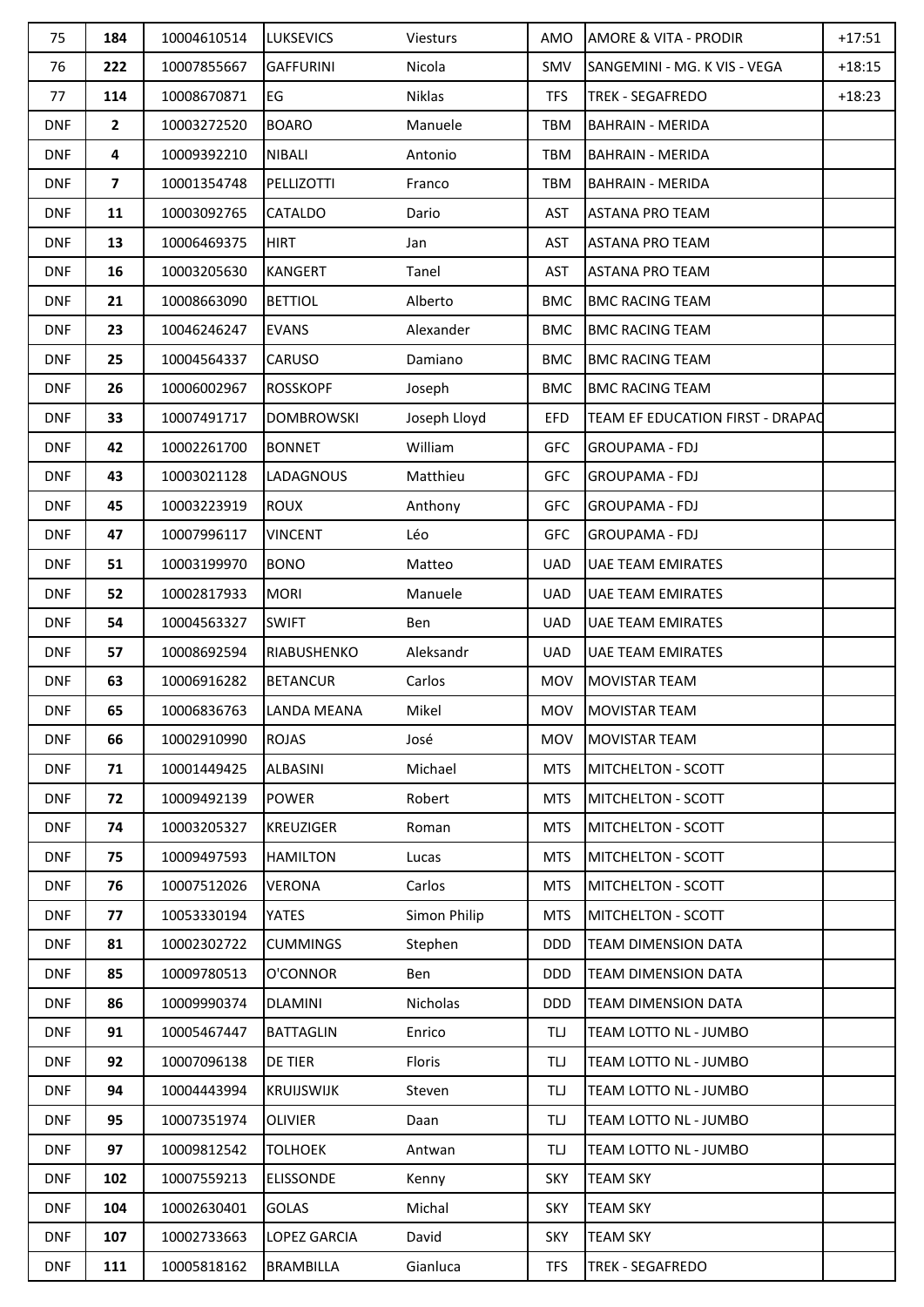| <b>DNF</b> | 116 | 10007807672 | <b>GRMAY</b>              | Tsgabu Gebremary     | <b>TFS</b> | <b>TREK - SEGAFREDO</b>            |  |
|------------|-----|-------------|---------------------------|----------------------|------------|------------------------------------|--|
| <b>DNF</b> | 123 | 10007723103 | <b>DOMONT</b>             | Axel                 | <b>ALM</b> | <b>AG2R LA MONDIALE</b>            |  |
| <b>DNF</b> | 124 | 10008681278 | <b>LATOUR</b>             | Pierre               | <b>ALM</b> | <b>AG2R LA MONDIALE</b>            |  |
| <b>DNF</b> | 126 | 10002844710 | <b>MONTAGUTI</b>          | Matteo               | <b>ALM</b> | AG2R LA MONDIALE                   |  |
| <b>DNF</b> | 132 | 10015389537 | <b>CAIATI</b>             | Aldo                 | <b>ITA</b> | <b>ITALIA</b>                      |  |
| <b>DNF</b> | 133 | 10003072557 | CAPECCHI                  | Eros                 | <b>ITA</b> | <b>ITALIA</b>                      |  |
| <b>DNF</b> | 134 | 10015082268 | ORLANDI                   | Massimo              | <b>ITA</b> | <b>ITALIA</b>                      |  |
| <b>DNF</b> | 135 | 10007881737 | <b>ORRICO</b>             | Davide               | <b>ITA</b> | <b>ITALIA</b>                      |  |
| <b>DNF</b> | 136 | 10054862372 | SANTORO                   | Antonio              | <b>ITA</b> | <b>ITALIA</b>                      |  |
| <b>DNF</b> | 143 | 10004501891 | <b>FRAPPORTI</b>          | Marco                | ANS        | ANDRONI GIOCATTOLI - SIDERMEC      |  |
| <b>DNF</b> | 147 | 10009392412 | VENDRAME                  | Andrea               | ANS        | ANDRONI GIOCATTOLI - SIDERMEC      |  |
| <b>DNF</b> | 151 | 10014429843 | SAVINI                    | Daniel               | <b>BRD</b> | <b>BARDIANI CSF</b>                |  |
| <b>DNF</b> | 154 | 10008688453 | <b>ORSINI</b>             | Umberto              | <b>BRD</b> | <b>BARDIANI CSF</b>                |  |
| <b>DNF</b> | 155 | 10009393523 | <b>ROTA</b>               | Lorenzo              | <b>BRD</b> | <b>BARDIANI CSF</b>                |  |
| <b>DNF</b> | 156 | 10007260331 | <b>SENNI</b>              | Manuel               | <b>BRD</b> | <b>BARDIANI CSF</b>                |  |
| <b>DNF</b> | 161 | 10010984020 | <b>FLOREZ LOPEZ</b>       | Miguel Eduardo       | <b>WIL</b> | WILIER TRIESTINA - SELLE ITALIA    |  |
| <b>DNF</b> | 162 | 10006887687 | KOSHEVOY                  | Ilia                 | <b>WIL</b> | WILIER TRIESTINA - SELLE ITALIA    |  |
| <b>DNF</b> | 165 | 10014461670 | RINALDI                   | Nicholas             | <b>WIL</b> | WILIER TRIESTINA - SELLE ITALIA    |  |
| <b>DNF</b> | 172 | 10006076628 | <b>HATSUYAMA</b>          | Sho                  | <b>NIP</b> | NIPPO - VINI FANTINI - EUROPA OVIN |  |
| <b>DNF</b> | 173 | 10010165883 | ZACCANTI                  | Filippo              | <b>NIP</b> | NIPPO - VINI FANTINI - EUROPA OVIN |  |
| <b>DNF</b> | 175 | 10003263325 | <b>PONZI</b>              | Simone               | <b>NIP</b> | NIPPO - VINI FANTINI - EUROPA OVIN |  |
| <b>DNF</b> | 182 | 10006688940 | <b>FICARA</b>             | Pierpaolo            | AMO        | <b>AMORE &amp; VITA - PRODIR</b>   |  |
| <b>DNF</b> | 185 | 10007224056 | <b>STÜSSI</b>             | Colin Chris          | AMO        | <b>AMORE &amp; VITA - PRODIR</b>   |  |
| <b>DNF</b> | 186 | 10007202535 | <b>TROSINO</b>            | Mirko                | AMO        | <b>AMORE &amp; VITA - PRODIR</b>   |  |
| <b>DNF</b> | 187 | 10013809144 | YUSTRE RODRIGUEZ          | Kristian Javier      | AMO        | <b>AMORE &amp; VITA - PRODIR</b>   |  |
| <b>DNF</b> | 191 | 10006795337 | SHALUNOV                  | Evgeny               | GAZ        | <b>GAZPROM - RUSVELO</b>           |  |
| <b>DNF</b> | 193 | 10002833087 | <b>KOZONTCHUK</b>         | Dmitriy              | GAZ        | <b>GAZPROM - RUSVELO</b>           |  |
| <b>DNF</b> | 194 | 10010165378 | <b>KOBERNYAK</b>          | Evgeny               | GAZ        | <b>GAZPROM - RUSVELO</b>           |  |
| <b>DNF</b> | 195 | 10002302015 | LAGUTIN                   | Sergey               | GAZ        | <b>GAZPROM - RUSVELO</b>           |  |
| <b>DNF</b> | 196 | 10009194772 | <b>KULIKOV</b>            | Vladislav            | GAZ        | <b>GAZPROM - RUSVELO</b>           |  |
| <b>DNF</b> | 201 | 10022516007 | ANDEMESKEL                | Awet                 | ICA        | ISRAEL CYCLING ACADEMY             |  |
| <b>DNF</b> | 204 | 10003085994 | <b>HERMANS</b>            | Ben                  | ICA        | <b>ISRAEL CYCLING ACADEMY</b>      |  |
| <b>DNF</b> | 206 | 10007527988 | RÄIM                      | Mihkel               | ICA        | ISRAEL CYCLING ACADEMY             |  |
| <b>DNF</b> | 207 | 10006467961 | SBARAGLI                  | Kristian             | ICA        | ISRAEL CYCLING ACADEMY             |  |
| <b>DNF</b> | 211 | 10010991902 | CELANO                    | Danilo               | <b>CJR</b> | CAJA RURAL - SEGUROS RGA           |  |
| <b>DNF</b> | 212 | 10009393624 | <b>CUADROS MORATA</b>     | Alvaro               | <b>CJR</b> | CAJA RURAL - SEGUROS RGA           |  |
| <b>DNF</b> | 213 | 10005512210 | <b>MAS BONET</b>          | Luis Guillermo       | <b>CJR</b> | CAJA RURAL - SEGUROS RGA           |  |
| <b>DNF</b> | 215 | 10008693204 | RODRIGUEZ MARTIN Cristian |                      | <b>CJR</b> | CAJA RURAL - SEGUROS RGA           |  |
| <b>DNF</b> | 216 | 10074756971 | <b>SCHULTZ</b>            | Nicholas Jack Willia | <b>CJR</b> | CAJA RURAL - SEGUROS RGA           |  |
| <b>DNF</b> | 217 | 10074757173 | <b>OIEN</b>               | Justin Alexander     | <b>CJR</b> | CAJA RURAL - SEGUROS RGA           |  |
| <b>DNF</b> | 221 | 10006704300 | <b>DRAPERI</b>            | Matteo               | SMV        | SANGEMINI - MG. K VIS - VEGA       |  |
| <b>DNF</b> | 224 | 10015513920 | <b>COLNAGHI</b>           | Luca                 | SMV        | SANGEMINI - MG. K VIS - VEGA       |  |
| <b>DNF</b> | 225 | 10010970579 | SALVIETTI                 | Niccolo'             | SMV        | SANGEMINI - MG. K VIS - VEGA       |  |